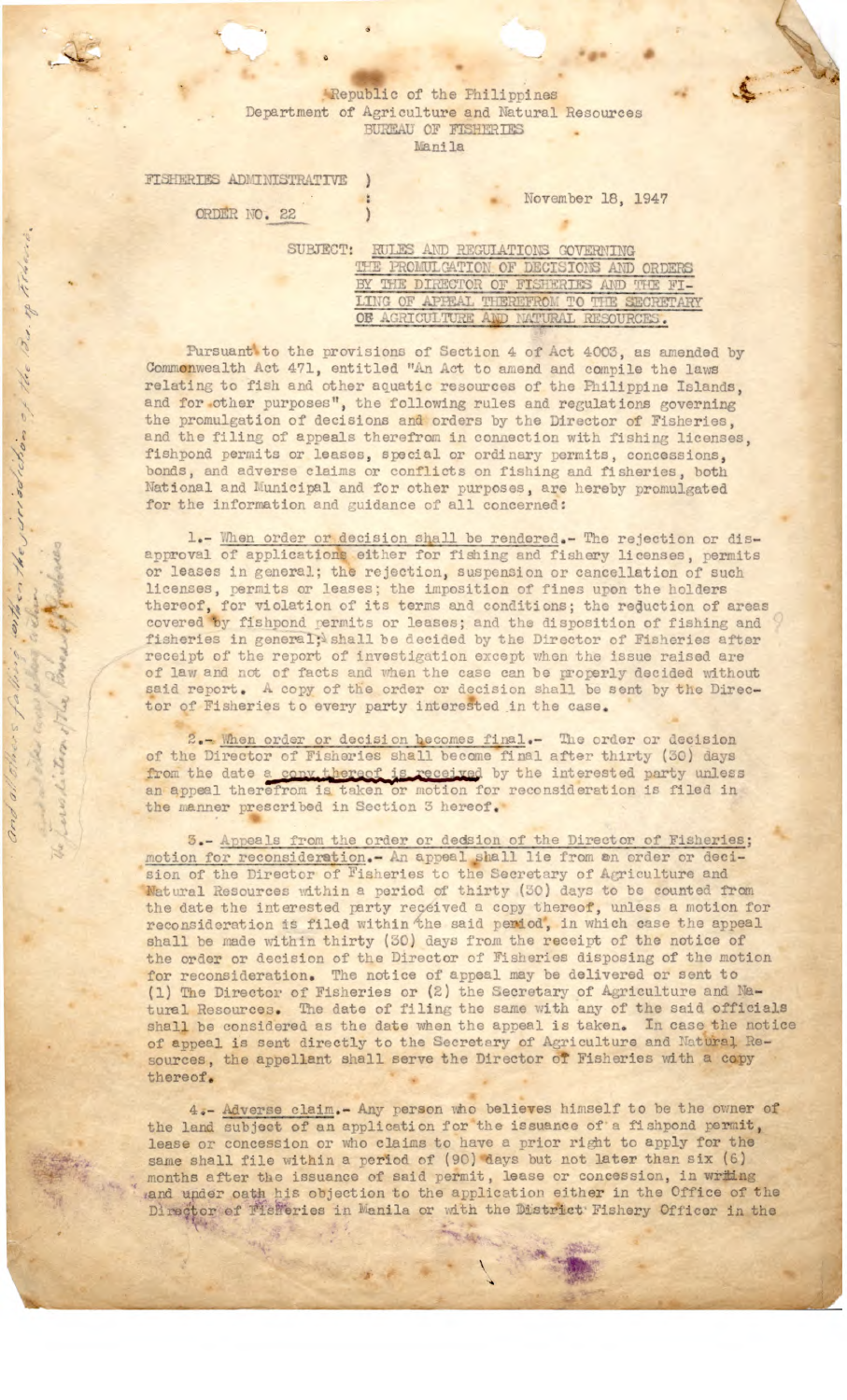province where the land or concession is situated. In this written petition the claimant should state therein clearly the right he claims to have, the grounds on which his claim is based, and submitting in support thereof the necessary written declaration or statement of at least two credible witnesses and his muniments of title, if any, or certified copies thereof, and such other papers or documents which he may care to prosent. PROVIDED, that in case the Director of Fisheries is officially notified of a claim, the applicant or permittee shall be given a period of not less than thirty (30) days nor more than ninety (90) days within which to file his answer in due form, copy or copies of which shall be furnished the other parties in interest at the same time. Adverse claim or protest filed after the period herein specified and not in the manner herein indicated shall not be considered. This prpvisicn applies to all adverse claim or claims on fishing and fisheries.

 $-2 - 0$ 

-

5.- Conflicts.- A permittee, licensee or concessionaire, who believes that another permittee, licensee or concessionaire, or any other person encroaching upon his rights, shall report the matter to the Director of Fisheries or the District Fishery Officer concerned within ninety (90) days after the alleged encroachment commenced; otherwise, his complaint shall not be considered.

6.- Investigation of claim and conflicts.- Adverse claims when properly asserted and reports of conflicts received within the time specified in Section 4 and 5 hereof shall be caused to be investigated if this has not yet been done, by the Director of Fisheries. The investigation shall be made whenever possible on the very ground or premises and after the parties have been advised of the hour, date and place where it will be held, as well as of the nature of the case. The notice of investigation shall be served upon them at least one week before the date set for the investigation.

7.- Report of investigation.- In addition to other matters, the report of investigation shall state, In the case of fishpond or concession conflicts as to (a) who is in the actual possession of the land or area in controversy; (b) how its occupant obtained possession thereof and when It was so obtained; (c) whether the occupant, if a licensee or permittee, is utilizing the area occupied under the terms and conditions of the license or permit; (d) to what extent the licensee or permittee has utilized the resources of the area occupied by him and when the same commenced; (e) what improvements are found on the area, if any, when introduced, and by whom; (f) what muniments of title thereto, if any, each of the claimants or occupants have. There shall be attached to the report a sketch showing (1) the dimensions of the land or area (2) the relative position of each claim and (3) its physical conditions. The report shall also be accompanied by copies of the notice sent to the parties and evidence of their receipt of the original thereof together with the declaration of the parties and their respective witnesses who testified during the investigation and with other papers relevant thereto, such as documentary evidence, etc. In the case of fishing boat conflicts, (a) papers or documents of ownership of vessels, (b) Customs' certificates or other documents issued by the Bureau of Customs, (C) detailed description of the vessel; (d) and such other documents as may be necessary to the proper determination of the conflict shall be attached to the report of investigation. In other conflicts, such facts and matters as are relevant and necessary in the proper determination of the conflict shall be attached.

8.- Mode of filing memorandum or statement of brief.- Unless the written notice of appeal presents a satisfactory reason for allowing a longer time for the preparation of the case, the appellant shall file within ten (10) days from the filing of the notice of appeal a memorandum containing a concise statement of the facts in the case and setting forth the arguments supporting his appeal. He shall furnish the appellee with a copy of his brief or memorandum. All papers comprising the records of the case shall then be forwarded to the Secretary of Agriculture and Natural Resources for his decision thereon.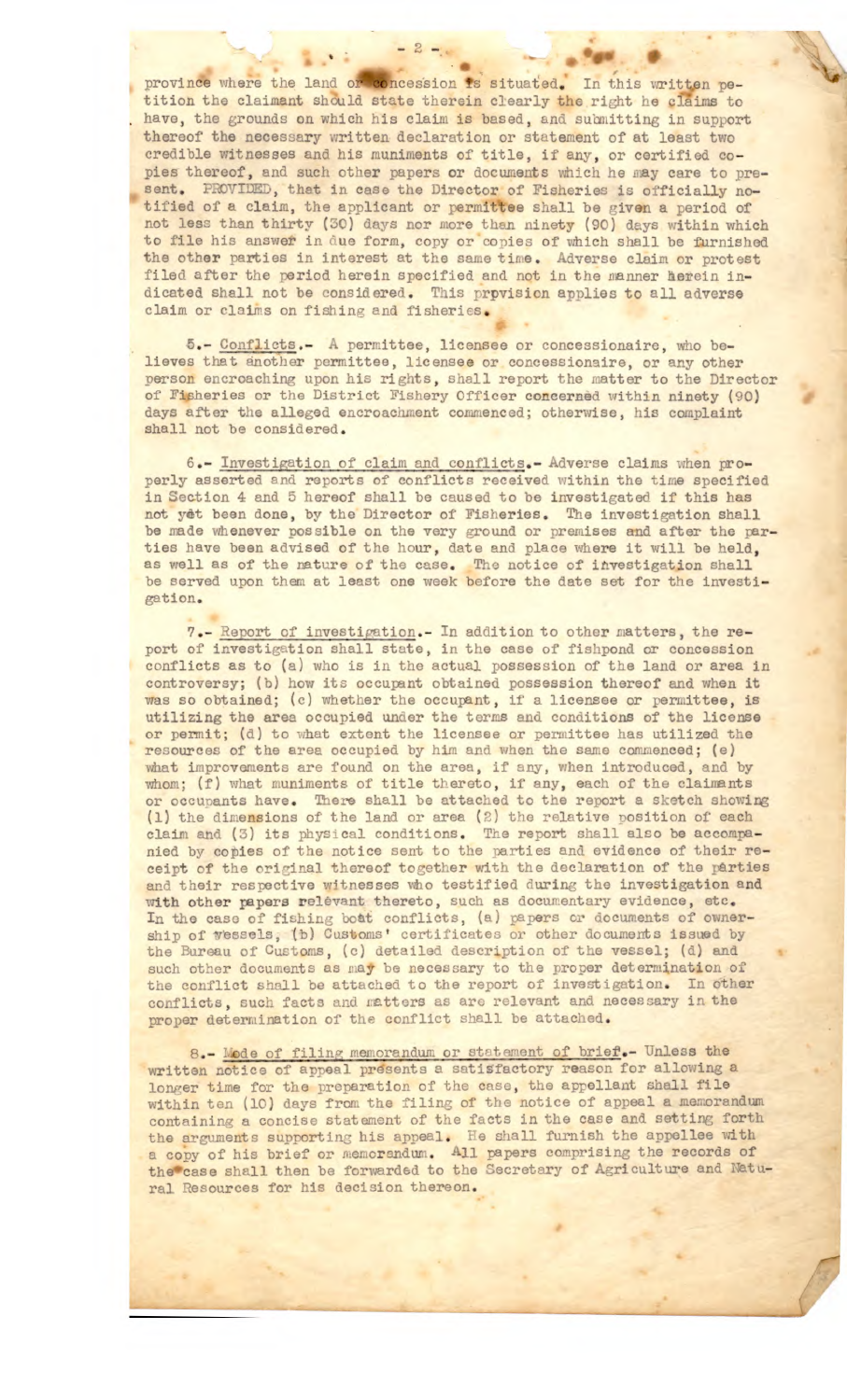9.- Stay of execution.- Except by special order of the Director of Fisheries or of the Secretary of Agriculture and Natural Resources, no execution shall issue upon a decisionbr order of the former until after the period for perfecting an appeal or for filing a motion for reconsideration thereof has expired. But the filing of an appeal from<br>or a motion for reconsideration of, a decision or order of the Director<br>of Fisheries or of the Secretary of Agriculture and Natural Resources, shall not of itself stay execution before the final determination of the case, unless the Director of Fisheries or of the Secretary of Agriculture and Matural Resources shall order that execution be stayed, in which event either official may, if he shall deem it necessary for a stay of the execution, require that a bond, reasonably sufficient to secure the performance of the order or decision in case it be affirmed in part or wholly and to answer for any damage that may be caused by the suspension of the effect of such order or decision, be given by the party appealing or moving for reconsideration.

10.- Finality of decision promulgated by the Secretary.- The decision of the Secretary of Agriculture and Natural Resources on an appealed case shall become final, unless otherwise specifically stated therein, after the lapse of thirty (30) days from the date of the receipt of a copy thereof by the interested parties.

11.- Reconsideration of final decision.- After a decision of the Director of Fisheries has become final, no motion or petition for reconsideration of such decision or for reinvestigation of the case shall be entertained by the Director of Fisheries or the Secretary of Agriculture and Natural Resources, except as provided in Section 12, 13 and 14 hereof.

12.- Relief from effect of decisions and orders of the Director of Fisheries.- The Director of Fisheries or the Secretary of Agriculture and Natural Resources may relieve a party or his legal representative from a decision, order or other proveeding taken against him through fraud, accident, mistake or excusable negligence; Provided, That a petition to this effect must be filed within sixty (60) days after the petitioner learns of the decision, order, or other proceeding to be set aside, but not more than six (6) months after such decision or order was rendered, or such proceeding taken; and must be accompanied with affidavits showing the fraud, accident, mistake or excusable nggligence relied upon, and the facts constituting the petitioner's good and substantial cause of action or defense, as the case may be, which he may prove if his petition be granted.

13.- Order to file an answer.- If the petition is sufficient in form and substance, the Director of Fisheries or the Secretary of Agriculture and Natural Resources shall issue an order requiring those against whom the petition is filed to answer the same within fifteen (15) days from the reciipt thereof.

14.- Action after answer if filed.- Once the answer is filed, or the time for its filing has expired, the Director of Fisheries or the Secretary of Agriculture and Natural Resources shall investigate the case. If after such investigation, it is found that the allegations in the petition are not true, the petition shall be dismissed; should if be found that the allegations are well founded, the Director of Fisheries or the Secretary of Agriculture and Natural Resources shall order the decision, order, or other proceeding complained to be set aside, upon such terms, as may be just, and shall investigate the case upon its merits.

15.- Repealing provisions.- All administrative orders and regulations or parts thereof, inconsistent with the provisions of this Administrative Order, are hereby revoked.